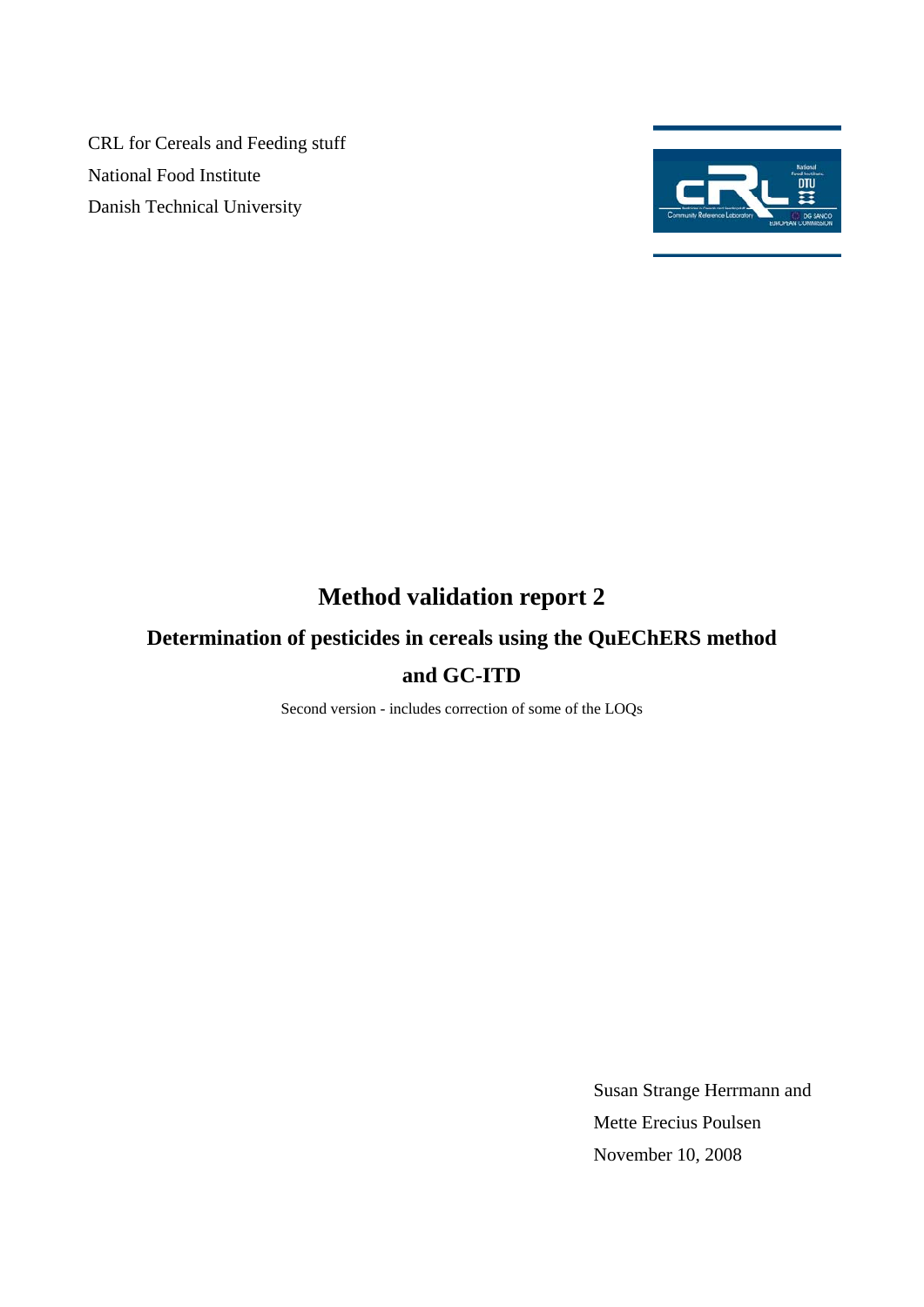

#### **Contents**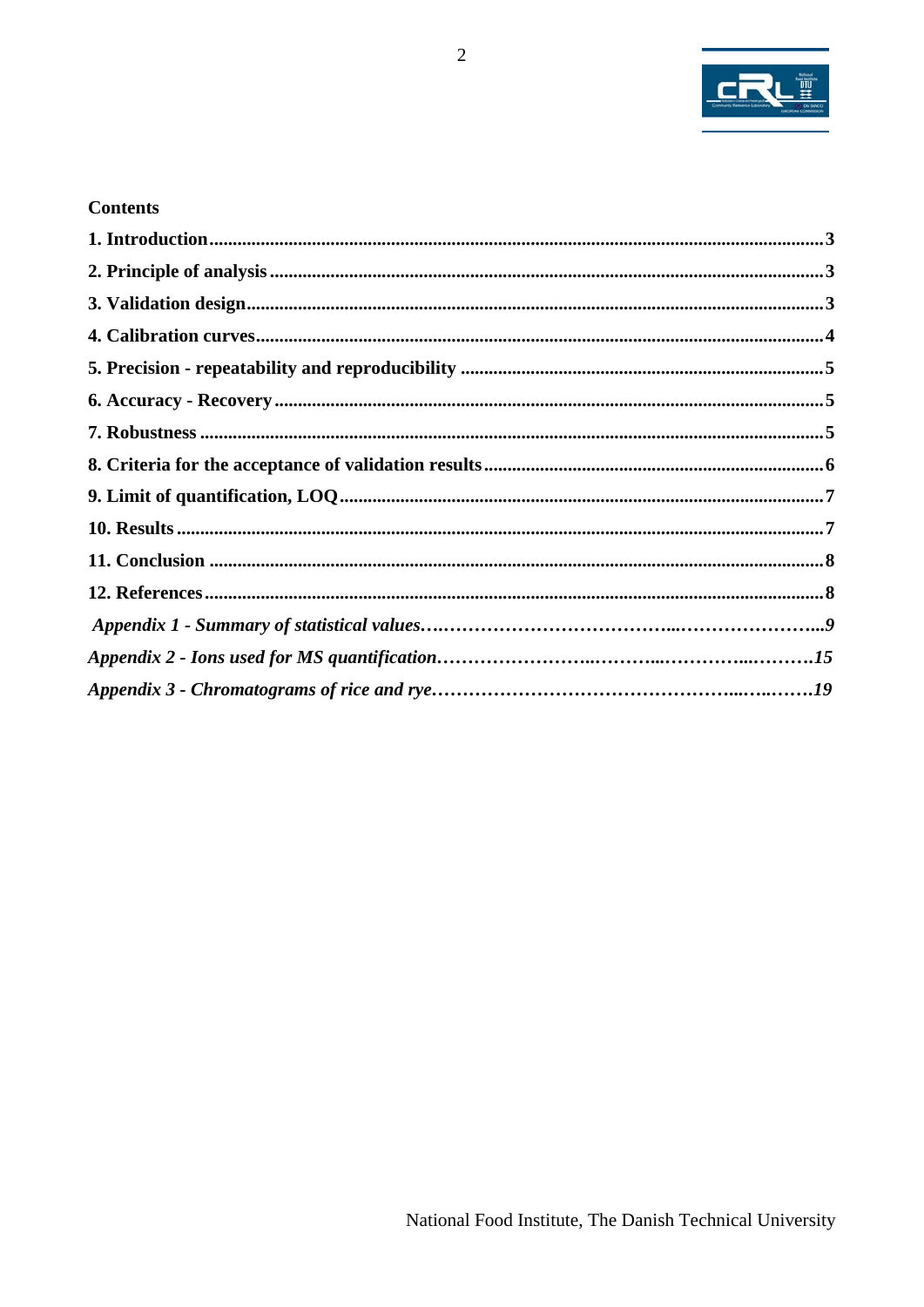

## <span id="page-2-0"></span>**1. Introduction**

This report describes the validation of the QuEChERS method combined with GC-ITD for determination of pesticide residues in cereals.

The QuEChERS method has an extraction and clean-up step , which has been developed to be Quick, Easy, Cheap, Efficient, Rugged and Safe. The method has already been validated on fruits and vegetables<sup>1</sup>, but the data available on cereals is limited.

The method validated here is based on the procedure for dry matrixes  $\langle$  <30% water content) according to the document CEN/TC 275/WG 4 N 0204 (CEN document)(available as a draft). Even though cereals have a fat content of about  $2\%^2$  no attempt has been made to remove the fat from the extract, e.g. freezing out as proposed in the CEN document, since no problems caused by fat has been observed.

## **2. Principle of analysis**

Cold water/ice water, acetonitril and an internal standard are added to the milled sample. The sample is shaken and a salt and buffer mixture is added and the sample is shaken again. After centrifugation the supernatant is transferred to a tube with PSA and MgSO4. After shaking and an additional centrifugation step the extract is analysed by GC-ITD and large volume injection. The injection volume was 8 µl. Instrument specifications as setting are presented in details in Poulsen and Granby  $2000^3$ .

#### **3. Validation design**

The method was validated for 83 pesticides, isomers or degradation products in four types of flour, oat, rice, rye and wheat.

The validation was performed at three concentration levels as double determinations. The concentration levels were 0.01, 0.02 and 0.2 mg/kg. Thus a total of 6 samples per flour type were spiked and analyzed. A blank sample was included for each matrix. The experiments were carried out once on oat, rice and rye and twice on wheat, in total 5 experiments (See Table 1). The experiments were performed by two different technicians and on different days.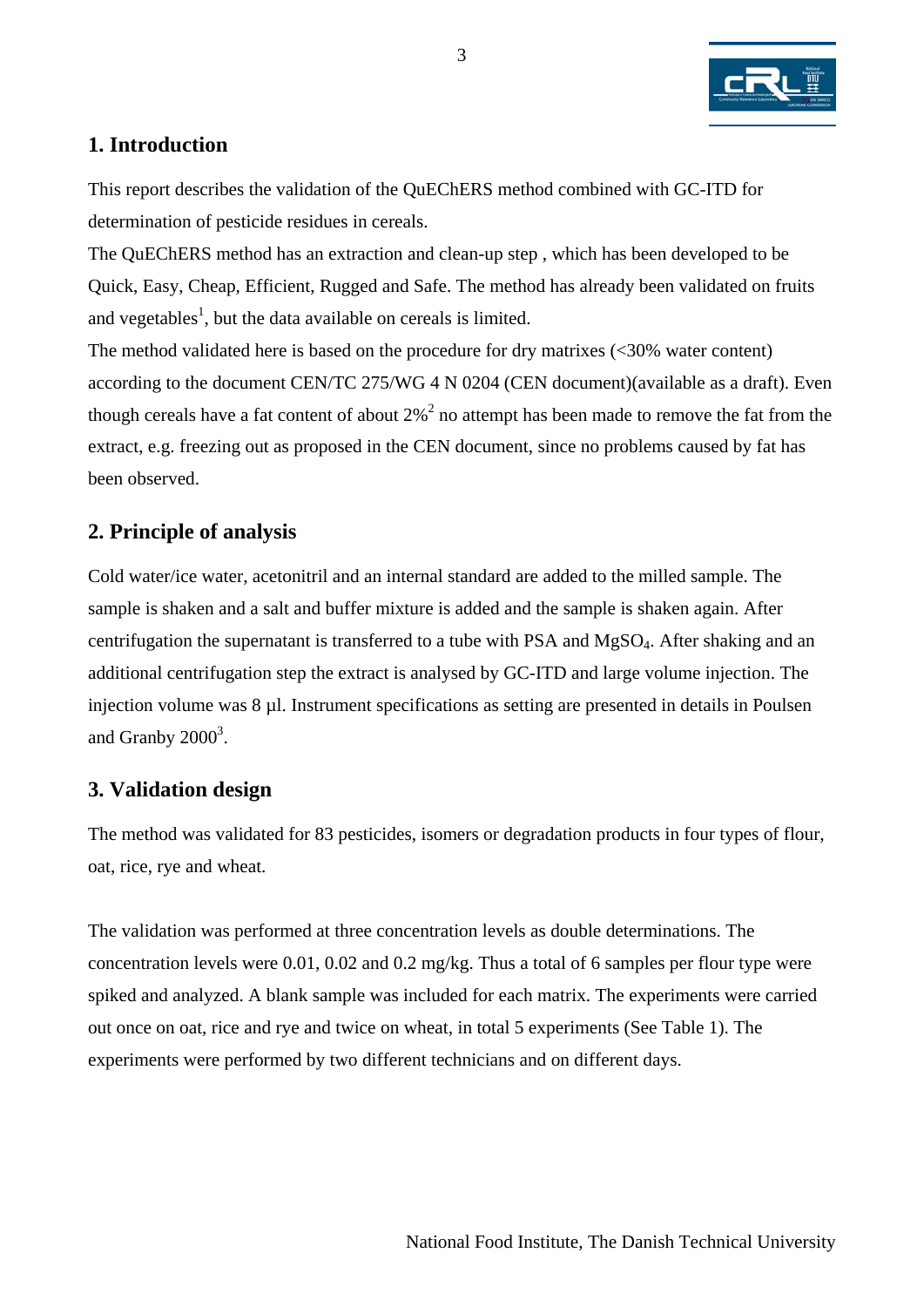

| Experiment  | $0 \frac{\text{mg}}{\text{kg}}$ | $0.01$ mg/kg |   | $0.02 \text{ mg/kg}$ |   | $0.2 \text{ mg/kg}$ |   |
|-------------|---------------------------------|--------------|---|----------------------|---|---------------------|---|
| $1 -$ wheat | X                               | X            | X | X                    | X | X                   | X |
| $2$ -rye    | X                               | X            | X | X                    | X | X                   | X |
| 3-rice      | X                               | X            | X | X                    | X | X                   | X |
| 4 -maize    | X                               | X            | X | X                    | X | X                   | X |
| 5- wheat    | X                               | X            | X | X                    | X | X                   | X |

<span id="page-3-0"></span>**Table 1 Validation design, spike levels and matrices** 

#### **4. Calibration curves**

The calibration curve is determined by the analysis of each of the 83 pesticides at 5 calibration levels, i.e. 0.00289, 0.0087, 0.0289, 0.0868 and 0.289 µg/ml. The calibration curves were best fitted to a linear curve. The majority of the correlation coefficients (R) were higher or equal to 0.98. Examples of calibration curves are presented in Figure 1.



**Figure 1**: Calibration curves for pyrimethanil, vinclozolin, penconazole and tebuconazole.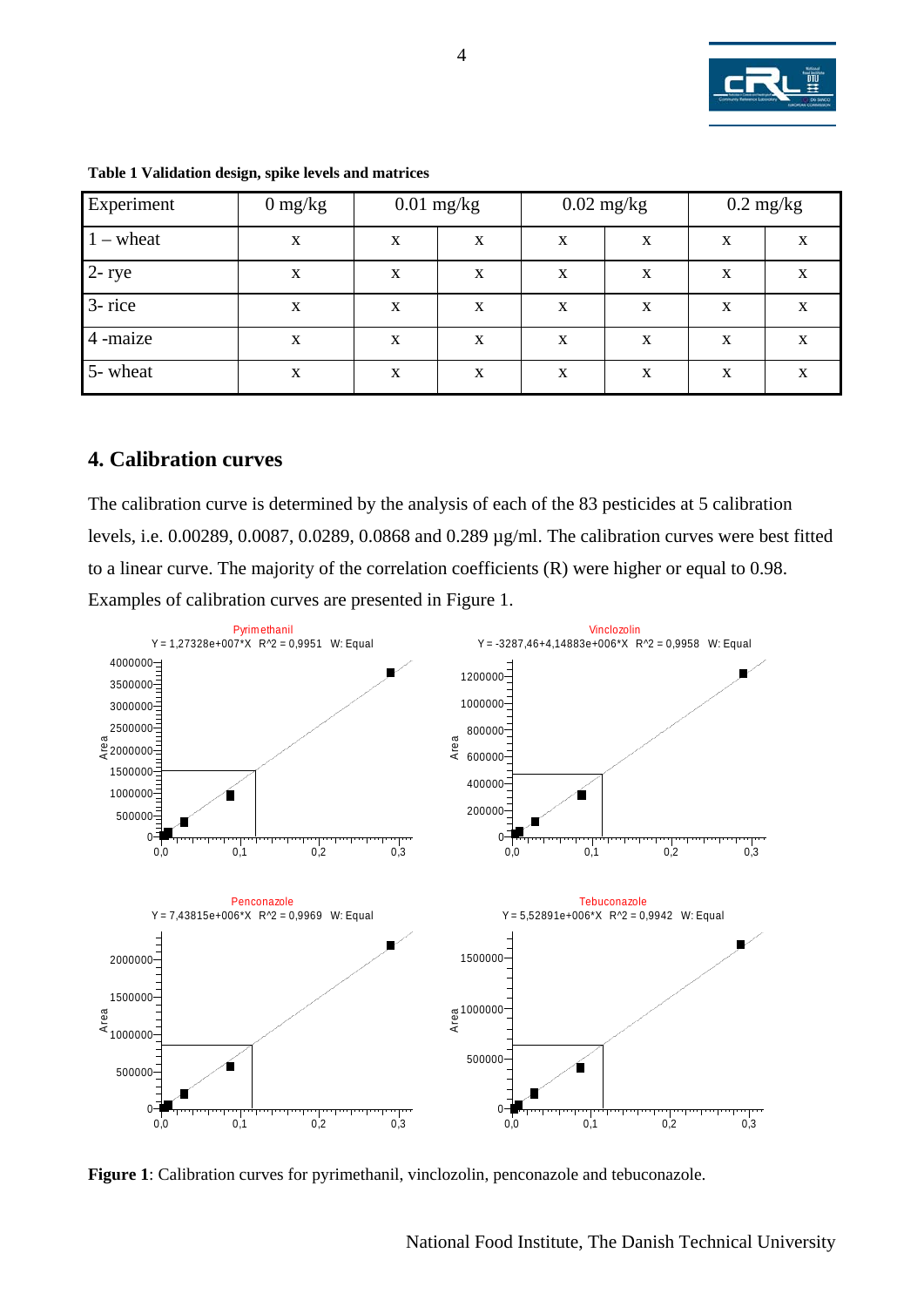

## <span id="page-4-0"></span>**5. Precision - repeatability and reproducibility**

As precision often varies with analyte concentration, repeatability and in-house reproducibility were calculated for all matrices and all pesticides and degradations products at all three spiking levels.

The repeatability is given as the relative standard deviation on the results from two or more analysis of identical samples, by the same operator, on the same instrument and within a short period of time. Repeatability is calculated from the double determinations.

In-house reproducibility is relative standard deviation on results obtained under reproducibility conditions, with the same method on the same sample by different operators within a larger period of time. The In-house reproducibility is a combination of the repeatability variance and the in-house reproducibility.

In appendix 1 are the calculated values for repeatability and In-house reproducibility presented for the validated compounds.

The repeatability and reproducibility has been calculated in accordance to ISO 5725-2<sup>4</sup>.

#### **6. Accuracy - Recovery**

Certified reference material is not available for all pesticides in all matrices. In the absence of reference materials, trueness has been calculated as the recovery of the validated compounds from the four cereal matrices at the three spiking levels.

The recoveries for each of the validated compounds are presented in Appendix 1.

#### **7. Robustness**

The QuEChERS method has earlier by Anastassiades et al.  $2003<sup>1</sup>$  in connection with the development of the method been shown to be robust.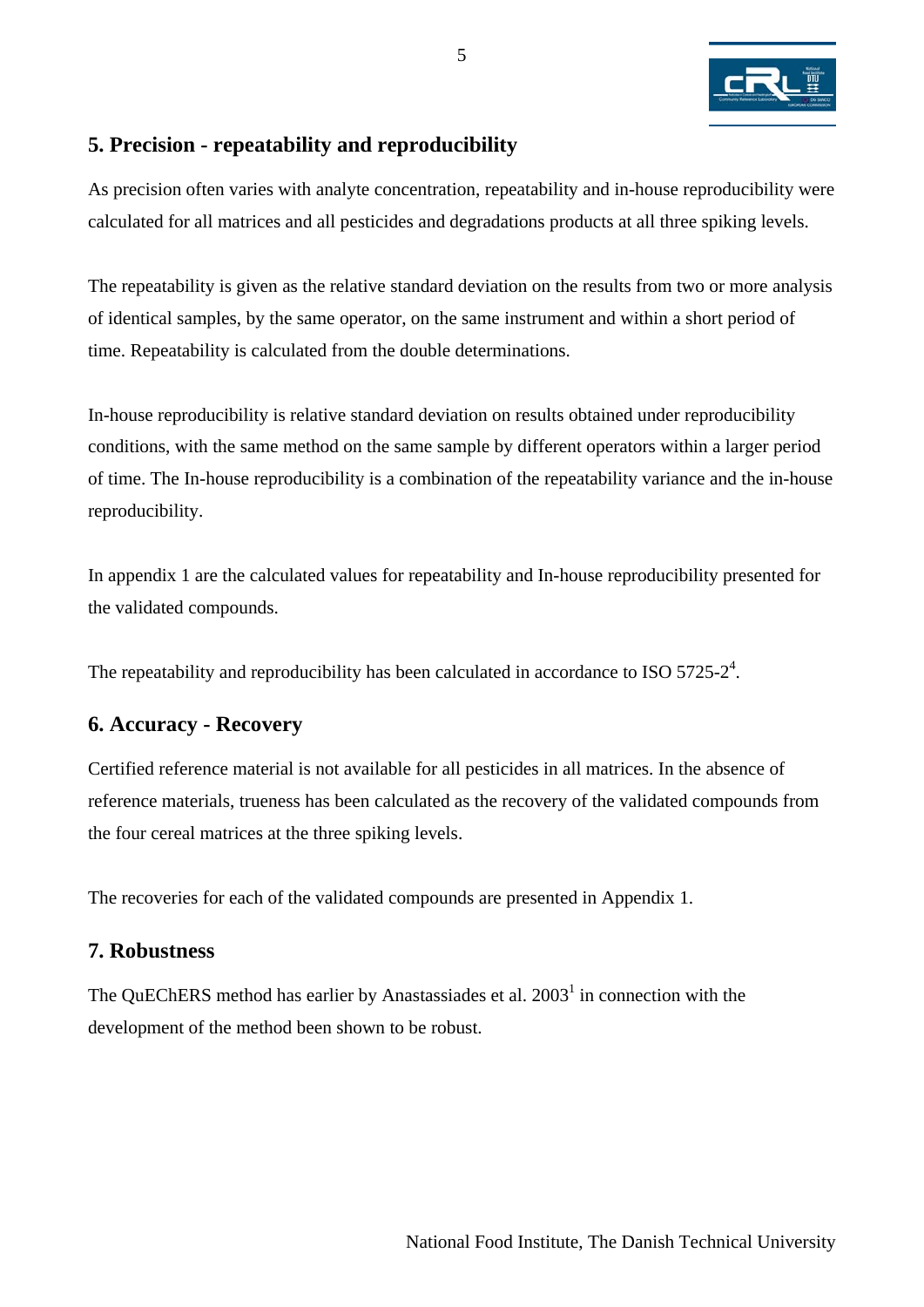

#### <span id="page-5-0"></span>**8. Criteria for the acceptance of validation results**

For the pesticides to be accepted as validated the following criteria for precision and trueness must to be fulfilled:

- 1. The standard deviation of the relative repeatability and reproducibility must be less than or equal to the standard deviation proposed by Horwitz<sup>5</sup>.
- 2. The average relative recovery must be between 70 and  $110\%$ <sup>6</sup>.

If the above mentioned criteria have been met, the detection limits have been calculated. An example of accepted results (repeatability, reproducibility and recovery) is shown in Table 2.

**Table 2: Example of accepted results for repeatability, with-in laboratory reproducibility and Horwitz standard deviations** 

|                       | <b>Cereals</b> |        |        |  |  |
|-----------------------|----------------|--------|--------|--|--|
| Spiking level (mg/kg) | 0.011          | 0.022  | 0.217  |  |  |
| Number of results     | 10             | 10     | 10     |  |  |
| Repetitions           | 5              | 5      | 5      |  |  |
| Recovery (mg/kg)      | 0.012          | 0.024  | 0.218  |  |  |
| Recovery $(\% )$      | 108            | 109    | 100    |  |  |
| $S_r$ (mg/kg)         | 0.0005         | 0.0015 | 0.0065 |  |  |
| $RSD_r$ (%)           | 4.1            | 6.2    | 3.0    |  |  |
| $S_R$ (mg/kg)         | 0.0012         | 0.0030 | 0.0165 |  |  |
| $RSD_R$ (%)           | 9.9            | 12.4   | 7.2    |  |  |
| <b>RSD</b> Horwitz    | 31.5           | 28.4   | 20.1   |  |  |

Recovery (mg/kg): mean absolute recovery in mg/kg. Recovery (%): Mean relative recovery in %.  $S_r$  (mg/kg): The standard deviation on the absolute repeatability in mg/kg.  $RSD_r$ , (%): The standard deviation on the relative repeatability in mg/kg.  $S_R$  (mg/kg): The standard deviation on the absolute reproducibility in mg/kg.  $RSD_R$  (%): The standard deviation on the relative reproducibility in mg/kg. RSD<sub>Horwitz</sub>: the Horwitz value at the relevant concentration.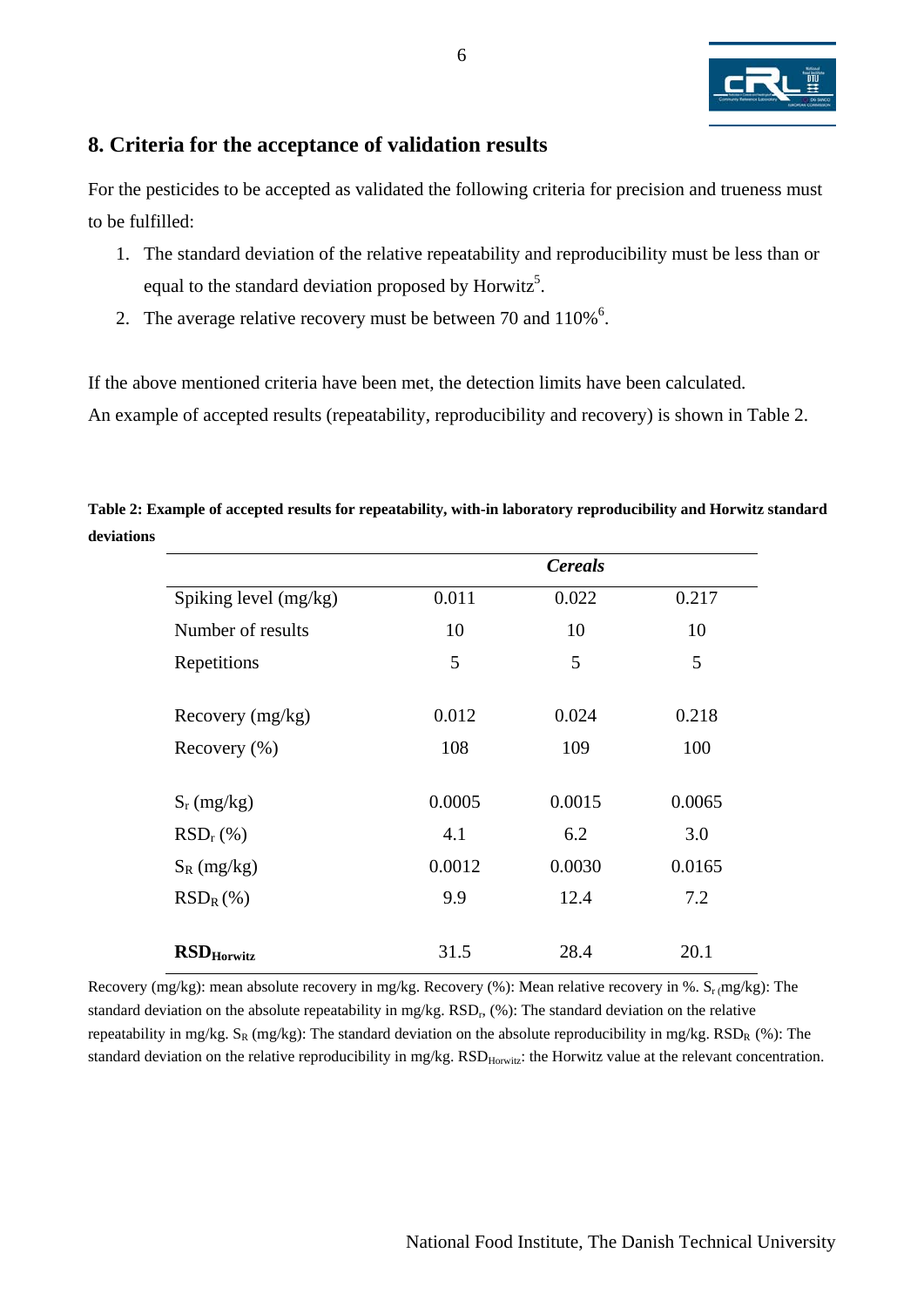

## <span id="page-6-0"></span>**9. Limit of quantification, LOQ**

The calculation of the limit of quantification (LOQ) has been based on the results of the lowest spiking level for which the results met the acceptance criteria, as six times the standard deviation of the absolute recoveries.

The limits of quantification for the pesticides included in the validation are presented in Appendix 1. The ions used for quantification are presented in Appendix 2.

#### **10. Results**

The QuEChERS method, in accordance to CEN/TC 275/WG 4 N 0204, has been tested for 83 pesticides, isomers and degradation products in cereal flour, represented by oat, rice, rye and wheat.

The criteria for acceptance were met for 62 out of 83 pesticides, isomers and degradation products. The LOQs ranged from 0.006 mg/kg to 0.24 mg/kg with a median at 0.014 mg/kg. Some of the compounds could only be validated at the highest fortification level (0.217 mg/kg) or at the second highest fortification levels (0.022 mg/kg), and in several cases this was due to high recovery at the lower levels.

The criteria for acceptance were not met for 21 of the compounds. Results for binapacryl, fenamiphos, fludioxonil, flutolanil, hexaconazole and iodofenphos did not meet the acceptance criteria due to interfering matrix peaks in all four types of flour. Besides these six pesticides it was not possible to quantify diethofencarb, flusilazole and kresoxim-methyl in rice samples because of interfering matrix peaks. A large matrix peak was observed in rice samples at a retention time of about 14 minutes to about 16 minutes indicating the clean up was not sufficient for rice. A chromatogram of a spiked rice sample is shown in Appendix 3.

Another fifteen compounds did not elute in one of the large matrix peaks, but still could not meet the acceptance criteria. For some of these compounds the ion ratios were low compared to the noise ratio resulting in high repeatability and reproducibility. For other compounds the repeatability was acceptable whereas the reproducibility was considerately higher than the relevant Horwitz value.

The results for the different pesticides which were accepted are listed in Appendix 1.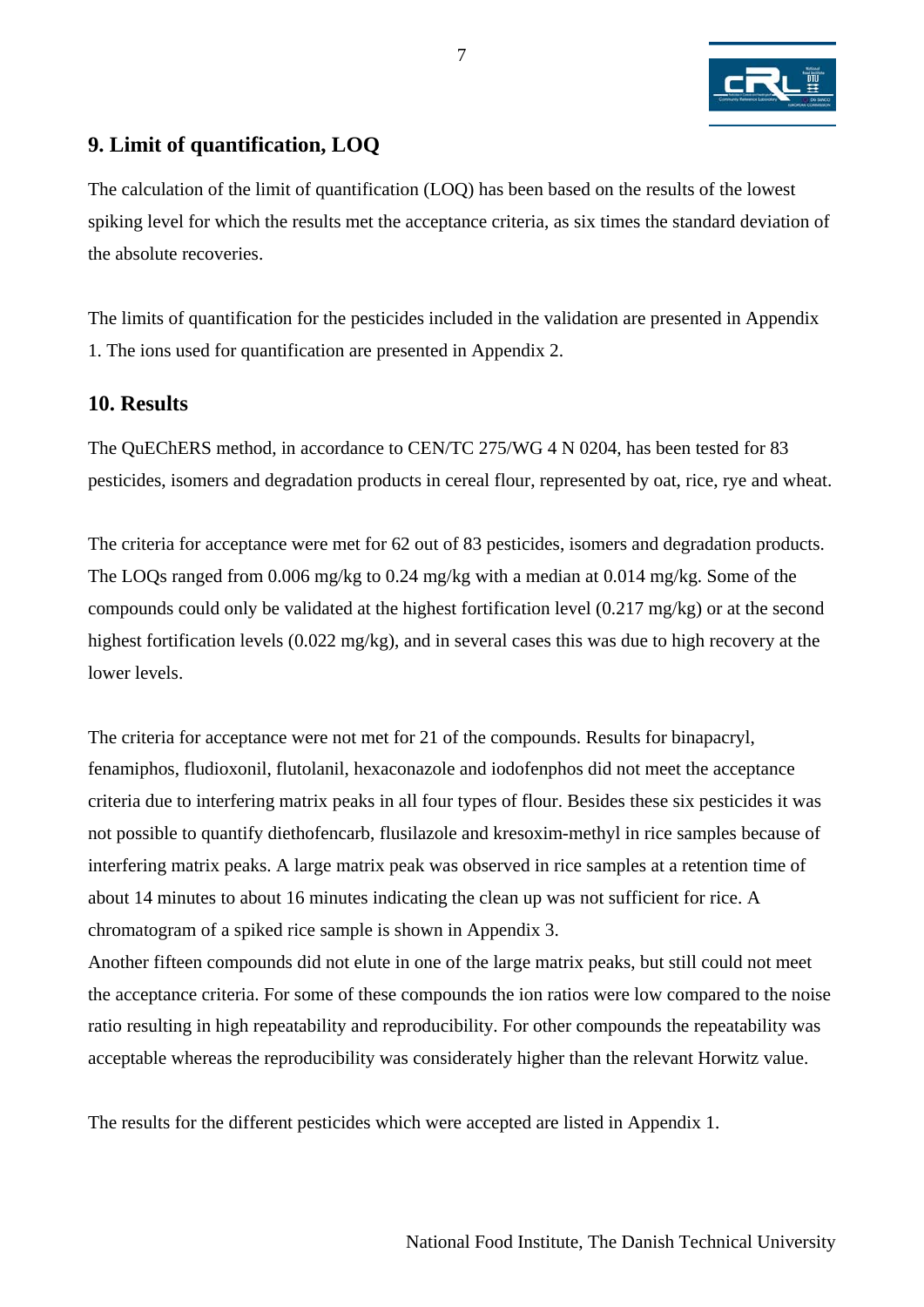

<span id="page-7-0"></span>It is expected that the problems with interfering matrix could partly be eliminated if the extracts were analysed on a MS quadropol instrument. Further analysis will be performed to eliminate the problems and meet the acceptance criteria for the remaining 21 pesticides.

#### **11. Conclusion**

The method is validated for 62 pesticides, isomers or degradation products. The limits of quantificaiton ranged from 0.006-0.24 mg/kg, with a median at 0.014 mg/kg.

#### **12. References**

<sup>1</sup> <http://www.quechers.com/>or Anastassiades et al., J. AOAC Int., vol. 86, no. 2, p. 417, 2003.

<sup>2</sup> The Composition of Foods – fourth edition by Erling Saxholt, Gyldendals, 1996.

 $3$  Poulsen, M.E., Granby, K. (2000): Validation of a multiresidue method for analysis of pesticides in fruit, vegetables and cereals by GC/MS iontrap system. In Principle and Practices of Method Validation, edited by A. Fajgelj and A Ambrus. Special Publication No 256 from The Royal Society of Chemistry. ISBN 0-85404-783-2.

 $4$  ISO 5725-2:1994. Accuracy (trueness and precision) of measurement methods and results – Part 2. Basic method for the determination of repeatability and reproducibility of standard measurement method. First edition. December 1994.

 $5$  W. Horwitz, Anal. Chem., 1982; 54, 76A.

6 Quality Control Procedures for Pesticide Residue Analysis- Guidelines for Residues Monitoring in the European Union, SANCO/10232/2006, 24/March/2006, European Commission, Brussels, 2006.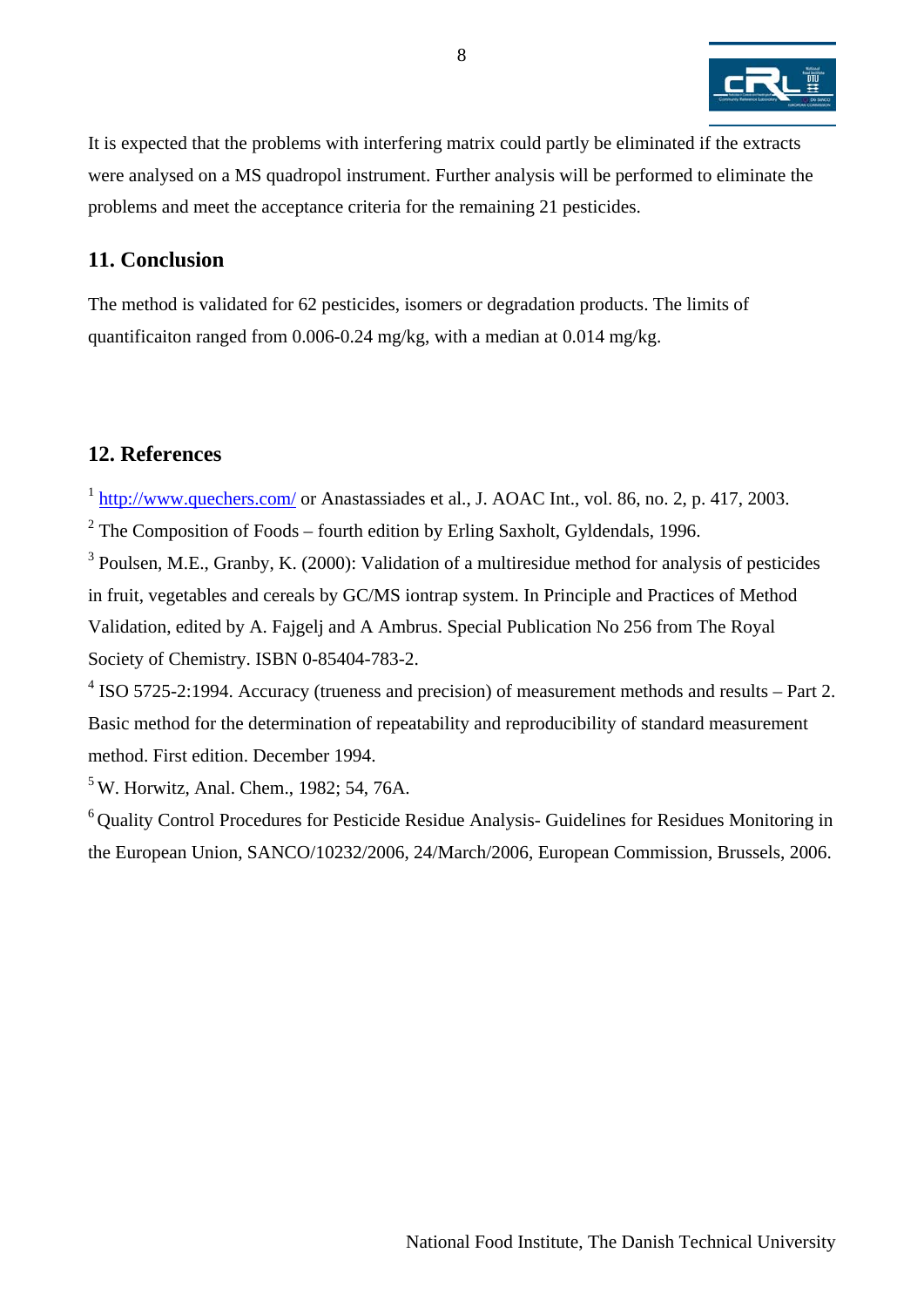

## **Appendix 1 - Summary of statistical values**

Summary of statistical data based on data obtained in connection to the validation of 83 pesticides, isomers and degradation products in cereals using the QuEChERS method in accordance to CEN/TC 275/WG 4 N 0204. Data in italics and bold have not met the acceptance criteria.

| Fortification level (mg/kg) |             | 0.011 | 0.022          | 0.217          | LOQ   |
|-----------------------------|-------------|-------|----------------|----------------|-------|
| <b>Aclonifen</b>            | $RSD_r$ , % | 15    | 8              | 3              | 0,014 |
|                             | $RSD_R$ , % | 32    | 14             | 8              |       |
|                             | Recovery,%  | 74    | 82             | 98             |       |
| <b>Acrinathrin</b>          | $RSD_r$ , % | 5     | 14             | 5              | 0.016 |
|                             | $RSD_R$ , % | 26    | 23             | 9              |       |
|                             | Recovery,%  | 95    | 93             | 84             |       |
| <b>Benalaxyl</b>            | $RSD_r$ , % | 12    | $\overline{4}$ | 5              | 0.092 |
|                             | $RSD_R$ , % | 20    | 9              | $\overline{7}$ |       |
|                             | Recovery,%  | 153   | 131            | 99             |       |
| <b>Bifenthrin</b>           | $RSD_r$ , % | 46    | 12             | $\mathbf{1}$   | 0.024 |
|                             | $RSD_R$ , % | 33    | 17             | 11             |       |
|                             | Recovery,%  | 125   | 108            | 94             |       |
| <b>Bitertanol</b>           | $RSD_r$ , % | 14    | 24             | $\overline{7}$ | 0.012 |
|                             | $RSD_R$ , % | 22    | 18             | 10             |       |
|                             | Recovery,%  | 90    | 95             | 102            |       |
| <b>Bromophos-ethyl</b>      | $RSD_r$ , % | 10    | 9              | $\overline{4}$ | 0.022 |
|                             | $RSD_R$ , % | 40    | 20             | 11             |       |
|                             | Recovery,%  | 94    | 92             | 93             |       |
| <b>Bromopropylate</b>       | $RSD_r$ , % | 12    | $\overline{4}$ | 6              | 0.018 |
|                             | $RSD_R$ , % | 26    | 19             | 11             |       |
|                             | Recovery,%  | 111   | 104            | 94             |       |
| Carbofenthion               | $RSD_r$ , % | 16    | 15             | 5              | 0.016 |
|                             | $RSD_R$ , % | 21    | 29             | 12             |       |
|                             | Recovery,%  | 122   | 102            | 103            |       |
| Carbofuran                  | $RSD_r$ , % | 34    | 17             | 3              | 0.026 |
|                             | $RSD_R$ , % | 92    | 17             | 5              |       |
|                             | Recovery,%  | 181   | 114            | 109            |       |
| <b>Chlorfenvinphos</b>      | $RSD_r$ , % | 9     | 5              | $\overline{2}$ | 0.018 |
|                             | $RSD_R$ , % | 27    | 13             | $\overline{7}$ |       |
|                             | Recovery,%  | 118   | 113            | 105            |       |
| Chlorobenzilate             | $RSD_r$ , % | 6     | 3              | $\overline{c}$ | 0.010 |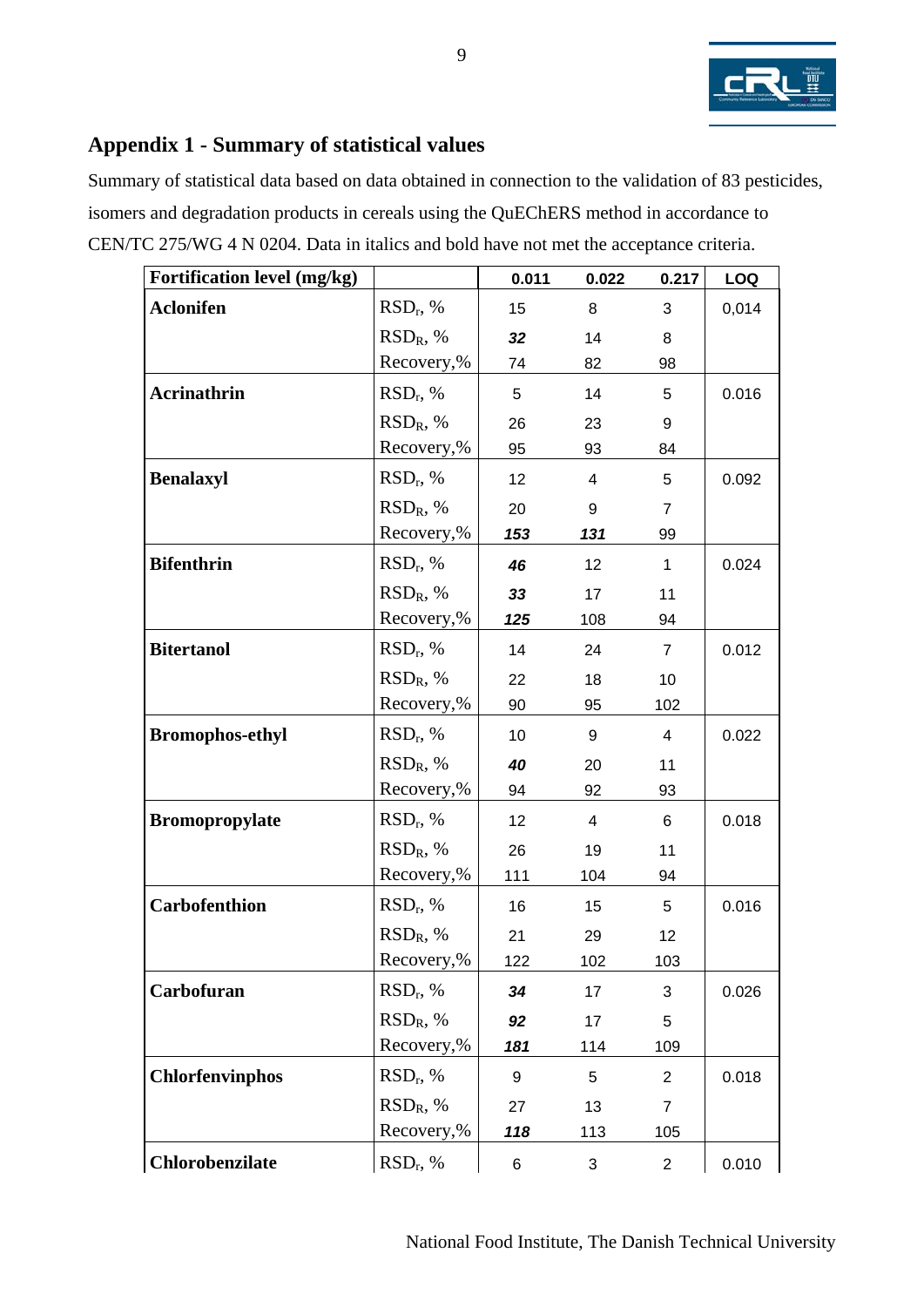

| Fortification level (mg/kg) |                      | 0.011          | 0.022          | 0.217          | <b>LOQ</b> |
|-----------------------------|----------------------|----------------|----------------|----------------|------------|
|                             | $RSD_R$ , %          | 16             | 14             | 6              |            |
|                             | Recovery,%           | 104            | 104            | 99             |            |
| Chloropropylate             | $RSD_r$ , %          | 9              | 3              | $\overline{2}$ | 0.012      |
|                             | $RSD_R$ , %          | 18             | 14             | 6              |            |
|                             | Recovery,%           | 102            | 104            | 99             |            |
| <b>Chlorpyriphos</b>        | $RSD_r$ , %          | 32             | 44             | 5              | 0.22       |
|                             | $RSD_R$ , %          | 42             | 43             | 19             |            |
|                             | Recovery,%           | 132            | 111            | 92             |            |
| <b>Chlorpyriphos-methyl</b> | $RSD_r$ , %          | $\overline{7}$ | 6              | 5              | 0.024      |
|                             | $RSD_R$ , %          | 31             | 17             | 6              |            |
|                             | Recovery,%           | 142            | 117            | 101            |            |
| <b>Chlorthal-dimethyl</b>   | $RSD_r$ , %          | 14             | 16             | $\overline{2}$ | 0.014      |
|                             | $RSD_R$ , %          | 27             | 24             | 31             |            |
|                             | Recovery,%           | 89             | 89             | 89             |            |
| <b>Cyprodinil</b>           | $RSD_r$ , %          | 9              | 6              | $\overline{2}$ | 0.006      |
|                             | $RSD_R$ , %          | 9              | 9              | $\overline{7}$ |            |
|                             | Recovery,%           | 93             | 96             | 97             |            |
| <b>Dialifos</b>             | $RSD_r$ , %          | 9              | 9              | 9              | 0.014      |
|                             | $RSD_R$ , %          | 20             | 8              | 10             |            |
|                             | Recovery,%           | 110            | 111            | 104            |            |
| <b>Diazinon</b>             | $RSD_r$ , %          | 6              | 14             | 5              | 0.084      |
|                             | $RSD_R$ , %          | 26             | 18             | $\overline{7}$ |            |
|                             | Recovery,%           | 163            | 130            | 101            |            |
| Diclofenthion               | $RSD_r$ , %          | 11             | 12             | 6              | 0.006      |
|                             | $RSD_R$ , %          | 11             | 12             | 6              |            |
|                             | Recovery,%           | 95             | 92             | 96             |            |
| Diethofencarb               | $RSD_r$ , %          | $\overline{7}$ | 6              | 23             | 0.006      |
|                             | $RSD_R$ , %          | 8              | 8              | 34             |            |
|                             | Recovery,%           | 103            | 102            | 92             |            |
| <b>Dioxathion</b>           | $RSD_r$ , %          | 27             | $\overline{7}$ | 3              | 0.026      |
|                             | $RSD_R$ , %          | 29             | 20             | 9              |            |
|                             | Recovery,%           | 85             | 103            | 100            |            |
| <b>Ethion</b>               | $RSD_r$ , %          | 14             | 9              | 5              | 0.008      |
|                             | $RSD_R$ , %          | 13             | 10             | 6              |            |
|                             | Recovery,%           | 94             | 100            | 102            |            |
| <b>Etrimfos</b>             | RSD <sub>r</sub> , % | 8              | 12             | 5              | 0.156      |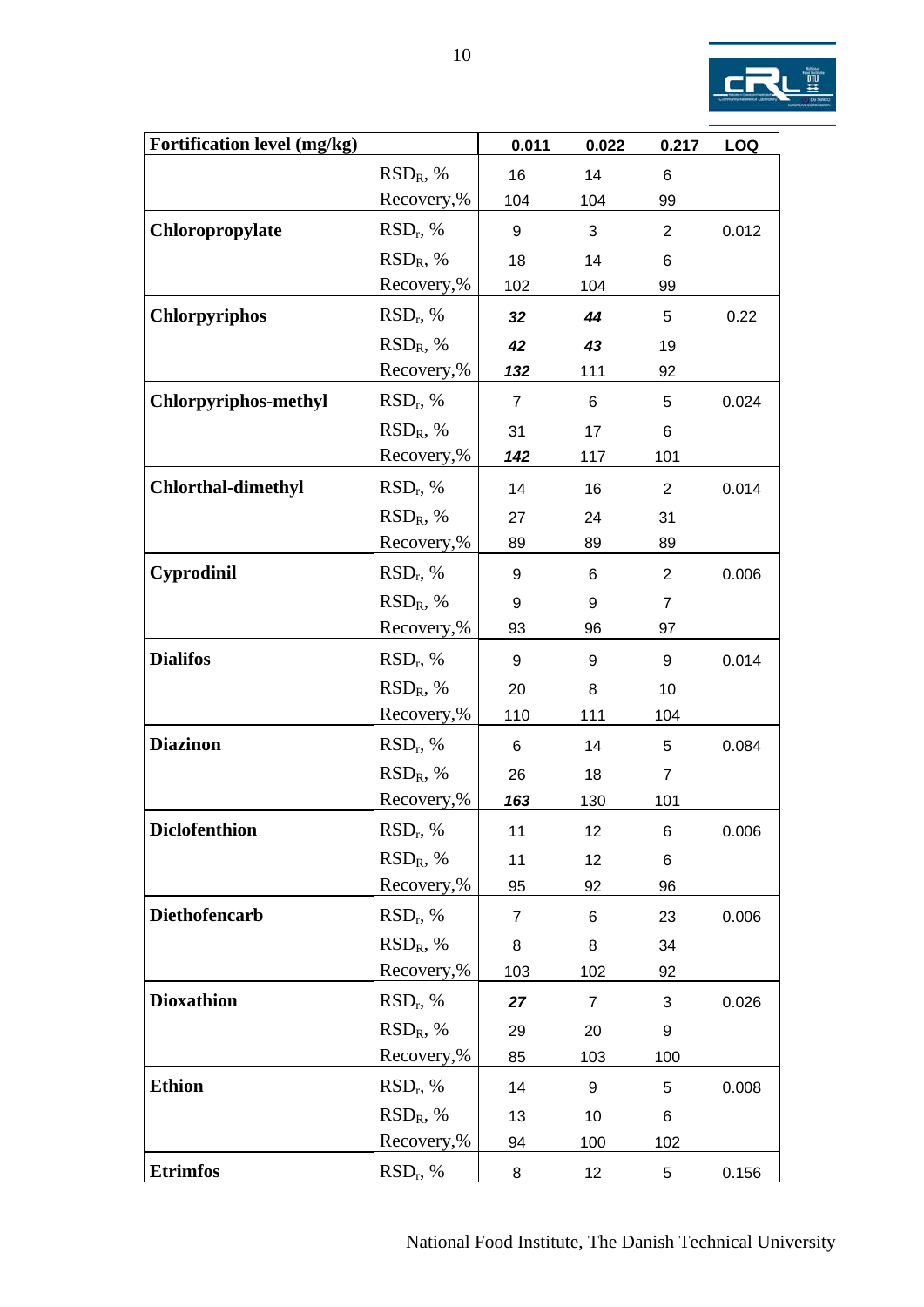

| Fortification level (mg/kg) |                      | 0.011          | 0.022            | 0.217                   | <b>LOQ</b> |
|-----------------------------|----------------------|----------------|------------------|-------------------------|------------|
|                             | $RSD_R$ , %          | 29             | 23               | 12                      |            |
|                             | Recovery,%           | 192            | 143              | 102                     |            |
| <b>Fenarimol</b>            | $RSD_r$ , %          | 27             | 11               | 8                       | 0.024      |
|                             | $RSD_R$ , %          | 29             | 16               | 9                       |            |
|                             | Recovery,%           | 128            | 113              | 100                     |            |
| Fenchlorphos                | $RSD_r$ , %          | $\overline{7}$ | $\overline{7}$   | 3                       | 0.028      |
|                             | $RSD_R$ , %          | 38             | 19               | 5                       |            |
|                             | Recovery,%           | 141            | 116              | 98                      |            |
| Fenitrothion                | $RSD_r$ , %          | 6              | 5                | 5                       | 0.014      |
|                             | $RSD_R$ , %          | 17             | $\boldsymbol{9}$ | 6                       |            |
|                             | Recovery,%           | 142            | 118              | 104                     |            |
| Fenoxaprop-p-ethyl          | $RSD_r$ , %          | 14             | 8                | $\overline{2}$          | 0.008      |
|                             | $RSD_R$ , %          | 12             | 12               | 5                       |            |
|                             | Recovery,%           | 109            | 98               | 98                      |            |
| Fenpropathrin               | $RSD_r$ , %          | 10             | 19               | $\overline{\mathbf{4}}$ | 0.014      |
|                             | $RSD_R$ , %          | 19             | 24               | 8                       |            |
|                             | Recovery,%           | 109            | 100              | 100                     |            |
| Fenpropimorph               | $RSD_r$ , %          | 8              | 6                | 3                       | 0.024      |
|                             | $RSD_R$ , %          | 20             | 17               | 11                      |            |
|                             | Recovery,%           | 139            | 112              | 104                     |            |
| <b>Flusilazole</b>          | $RSD_r$ , %          | 8              | $\overline{7}$   | 5                       | 0.008      |
|                             | $RSD_R$ , %          | 11             | 9                | 8                       |            |
|                             | Recovery,%           | 105            | 102              | 103                     |            |
| <b>Fonofos</b>              | RSD <sub>r</sub> , % | 24             | 14               | 9                       | 0.014      |
|                             | $RSD_R$ , %          | 22             | 21               | 11                      |            |
|                             | Recovery,%           | 91             | 94               | 96                      |            |
| Furathiocarb                | $RSD_r$ , %          | 5              | 21               | 5                       | 0.010      |
|                             | $RSD_R$ , %          | 14             | 15               | 9                       |            |
|                             | Recovery,%           | 112            | 111              | 115                     |            |
| Heptachlor                  | $RSD_r$ , %          | 8              | 17               | 10                      | 0.146      |
|                             | $RSD_R$ , %          | 28             | 25               | 11                      |            |
|                             | Recovery,%           | 195            | 150              | 104                     |            |
| <b>Isofenphos</b>           | $RSD_r$ , %          | 12             | 6                | 3                       | 0.022      |
|                             | $RSD_R$ , %          | 27             | 15               | 5                       |            |
|                             | Recovery,%           | 119            | 118              | 109                     |            |
| Kresoxim-methyl             | $RSD_r$ , %          | 15             | 3                | 3                       | 0.010      |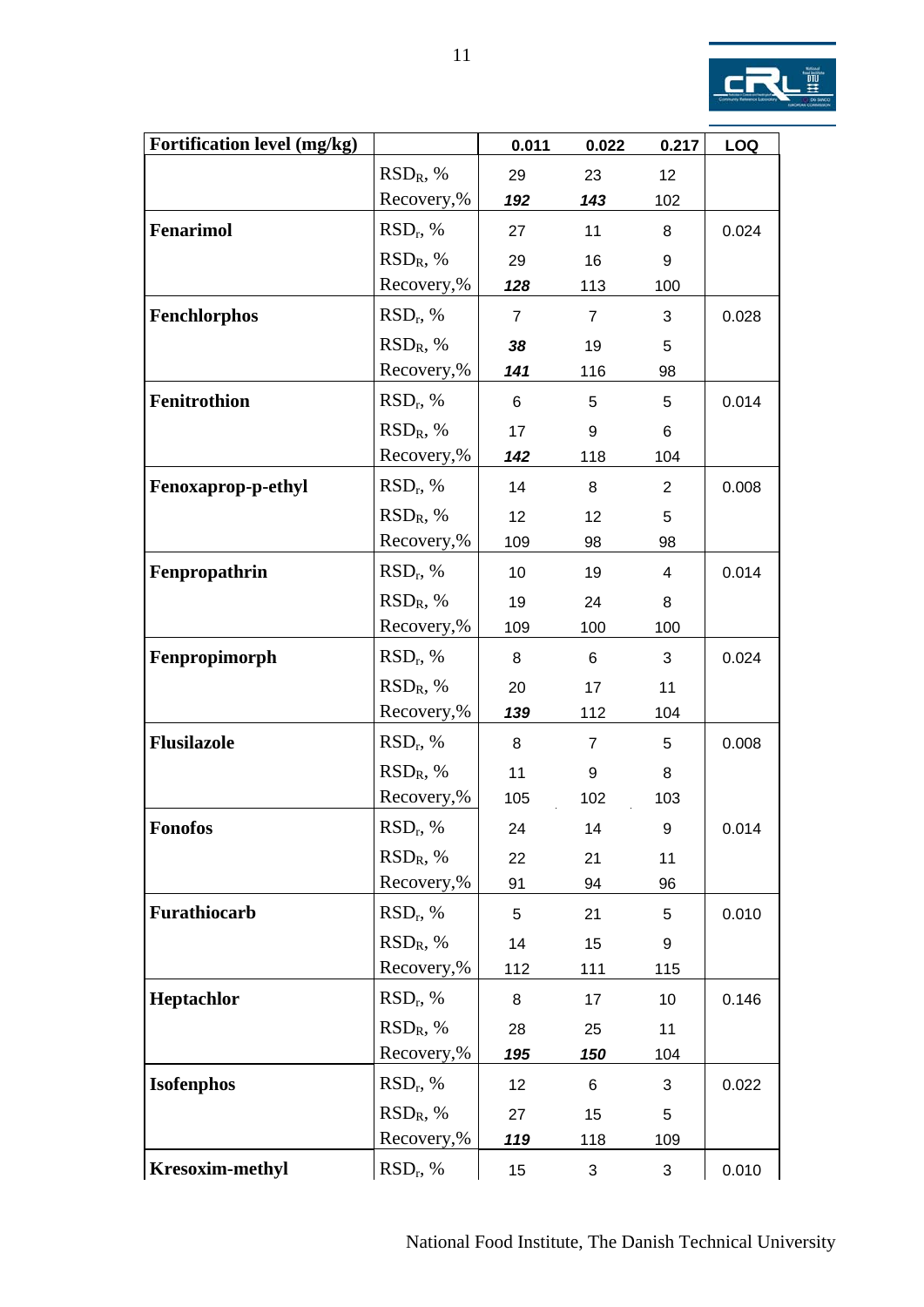

| Fortification level (mg/kg) |                      | 0.011          | 0.022          | 0.217                   | <b>LOQ</b> |
|-----------------------------|----------------------|----------------|----------------|-------------------------|------------|
|                             | $RSD_R$ , %          | 13             | 8              | 5                       |            |
|                             | Recovery,%           | 109            | 103            | 105                     |            |
| <b>Methidathion</b>         | $RSD_r$ , %          | 16             | 19             | 6                       | 0.114      |
|                             | $RSD_R$ , %          | 44             | 41             | 8                       |            |
|                             | Recovery,%           | 167            | 132            | 110                     |            |
| <b>Molinate</b>             | $RSD_r$ , %          | 19             | 11             | 15                      | 0.22       |
|                             | $RSD_R$ , %          | 34             | 16             | 19                      |            |
|                             | Recovery,%           | 106            | 121            | 90                      |            |
| Myclobutanil                | $RSD_r$ , %          | 11             | 56             | 34                      | 0.042      |
|                             | $RSD_R$ , %          | 14             | 50             | 57                      |            |
|                             | Recovery,%           | 124            | 114            | 90                      |            |
| Oxadixyl                    | $RSD_r$ , %          | 23             | $\overline{4}$ | $\overline{2}$          | 0.018      |
|                             | $RSD_R$ , %          | 29             | 27             | 55                      |            |
|                             | Recovery,%           | 95             | 99             | 90                      |            |
| <b>Parathion-methyl</b>     | $RSD_r$ , %          | 10             | 10             | $\overline{\mathbf{4}}$ | 0.066      |
|                             | $RSD_R$ , %          | 15             | 9              | 5                       |            |
|                             | Recovery,%           | 171            | 132            | 106                     |            |
| Penconazole                 | $RSD_r$ , %          | 9              | 8              | 3                       | 0.006      |
|                             | $RSD_R$ , %          | 9              | 11             | $\overline{7}$          |            |
|                             | Recovery,%           | 102            | 100            | 100                     |            |
| Pendimethalin               | $RSD_r$ , %          | 17             | 6              | $\overline{2}$          | 0.008      |
|                             | $RSD_R$ , %          | 16             | 9              | $\overline{7}$          |            |
|                             | Recovery,%           | 83             | 86             | 97                      |            |
| Phenthoat                   | RSD <sub>r</sub> , % | 8              | 8              | 4                       | 0.018      |
|                             | $RSD_R$ , %          | 22             | 13             | 5                       |            |
|                             | Recovery,%           | 132            | 114            | 105                     |            |
| <b>Phorat</b>               | $RSD_r$ , %          | $\overline{7}$ | 9              | 7                       | 0.102      |
|                             | $RSD_R$ , %          | 35             | 30             | 8                       |            |
|                             | Recovery,%           | 171            | 129            | 96                      |            |
| <b>Phosalone</b>            | $RSD_r$ , %          | 15             | 16             | 6                       | 0.094      |
|                             | $RSD_R$ , %          | 56             | 27             | $\overline{7}$          |            |
|                             | Recovery,%           | 190            | 146            | 107                     |            |
| <b>Phosmet</b>              | $RSD_r$ , %          | 52             | 20             | $\overline{\mathbf{4}}$ | 0.24       |
|                             | $RSD_R$ , %          | 61             | 22             | 17                      |            |
|                             | Recovery,%           | 171            | 147            | 110                     |            |
| Pirimiphos-ethyl            | $RSD_r$ , %          | 8              | 5              | 3                       | 0.024      |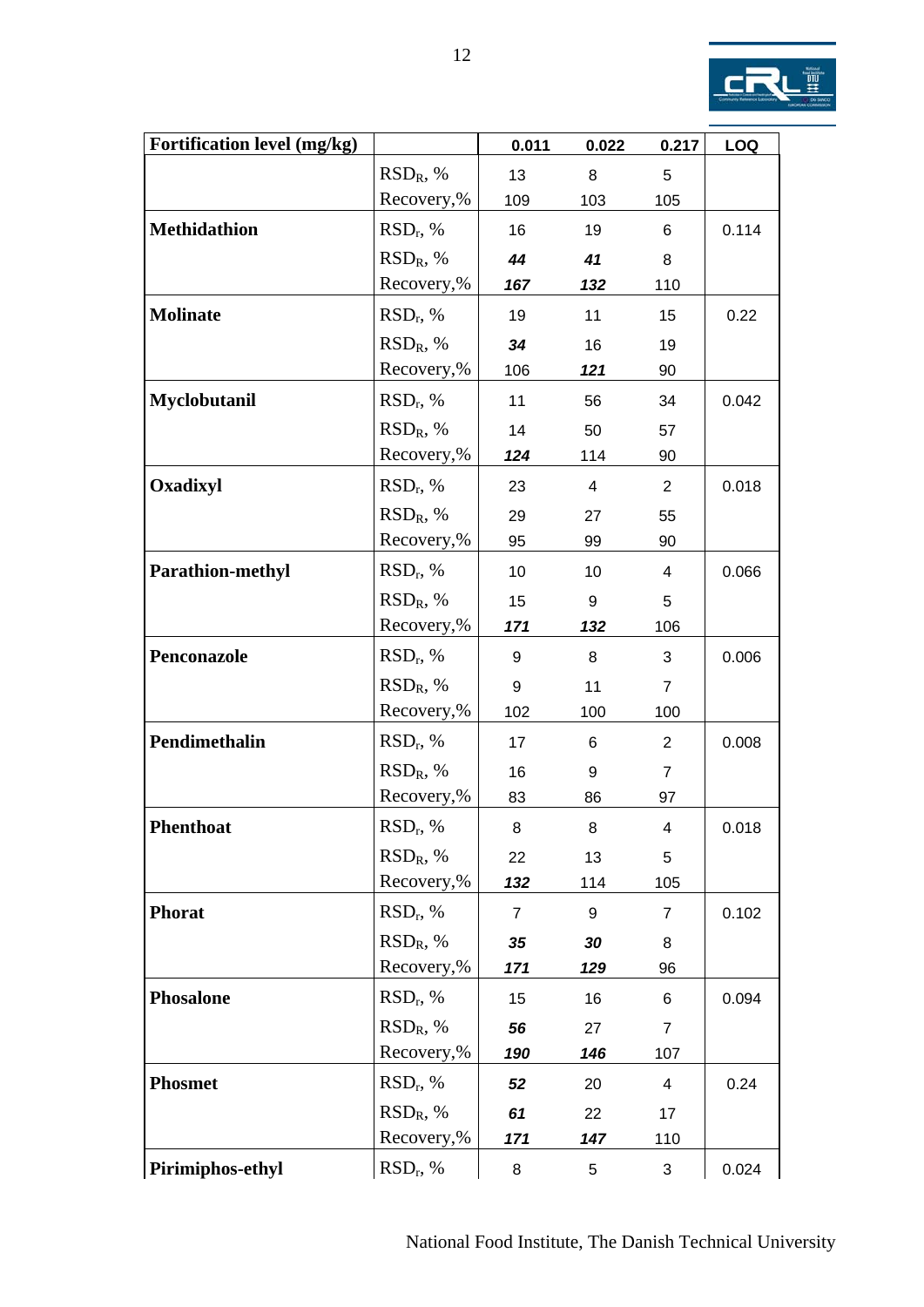

| Fortification level (mg/kg) |                   | 0.011                   | 0.022          | 0.217                   | <b>LOQ</b> |
|-----------------------------|-------------------|-------------------------|----------------|-------------------------|------------|
|                             | $RSD_R$ , %       | 29                      | 17             | 5                       |            |
|                             | Recovery,%        | 136                     | 115            | 103                     |            |
| Pirimiphos-methyl           | $RSD_r$ , %       | 6                       | $\overline{7}$ | 6                       | 0.030      |
|                             | $RSD_R$ , %       | 43                      | 21             | 5                       |            |
|                             | Recovery,%        | 126                     | 113            | 107                     |            |
| <b>Profenophos</b>          | $RSD_r$ , %       | 27                      | $\overline{7}$ | $\overline{7}$          | 0.026      |
|                             | $RSD_R$ , %       | 34                      | 19             | 8                       |            |
|                             | Recovery,%        | 102                     | 109            | 105                     |            |
| Propham                     | $RSD_r$ , %       | 27                      | 26             | 15                      | 0.196      |
|                             | $RSD_R$ , %       | 86                      | 63             | 13                      |            |
|                             | Recovery,%        | 209                     | 180            | 111                     |            |
| Propyzamide                 | $RSD_r$ , %       | 9                       | 12             | 3                       | 0.010      |
|                             | $RSD_R$ , %       | 15                      | 13             | $\overline{4}$          |            |
|                             | Recovery,%        | 105                     | 105            | 101                     |            |
| <b>Prothiofos</b>           | $RSD_r$ , %       | 51                      | $\overline{7}$ | 9                       | 0.010      |
|                             | $RSD_R$ , %       | 51                      | $\overline{7}$ | 13                      |            |
|                             | Recovery,%        | 122                     | 102            | 100                     |            |
| Pyrimethanil                | $RSD_r$ , %       | 12 <sup>2</sup>         | 9              | 3                       | 0.008      |
|                             | $RSD_R$ , %       | 12                      | 11             | 5                       |            |
|                             | Recovery,%        | 102                     | 96             | 102                     |            |
| Quinalphos                  | $RSD_r$ , %       | $\overline{7}$          | 5              | $\overline{4}$          | 0.012      |
|                             | $RSD_R$ , %       | 14                      | 13             | 6                       |            |
|                             | Recovery,%        | 124                     | 118            | 104                     |            |
| <b>Sulfotep</b>             | $\text{RSD}_r,$ % | 8                       | 12             | 9                       | 0.188      |
|                             | $RSD_R$ , %       | 43                      | 22             | 14                      |            |
|                             | Recovery,%        | 169                     | 135            | 105                     |            |
| <b>Tebuconazole</b>         | $RSD_r$ , %       | 38                      | 11             | $\overline{\mathbf{4}}$ | 0.112      |
|                             | $RSD_R$ . %       | 54                      | 63             | 9                       |            |
|                             | Recovery.%        | 133                     | 169            | 104                     |            |
| Tebufenpyrad                | $RSD_r$ . %       | $\overline{\mathbf{4}}$ | 6              | 3                       | 0.006      |
|                             | $RSD_R$ . %       | 10                      | 12             | $\overline{7}$          |            |
|                             | Recovery.%        | 108                     | 109            | 100                     |            |
| <b>Tetradifon</b>           | $RSD_r$ . %       | 12                      | 43             | $\mathbf{1}$            | 0.130      |
|                             | $RSD_R$ . %       | 66                      | 52             | 10                      |            |
|                             | Recovery.%        | 245                     | 139            | 107                     |            |
| <b>Tetrasul</b>             | $RSD_r$ . %       | 13                      | 11             | 6                       | 0.012      |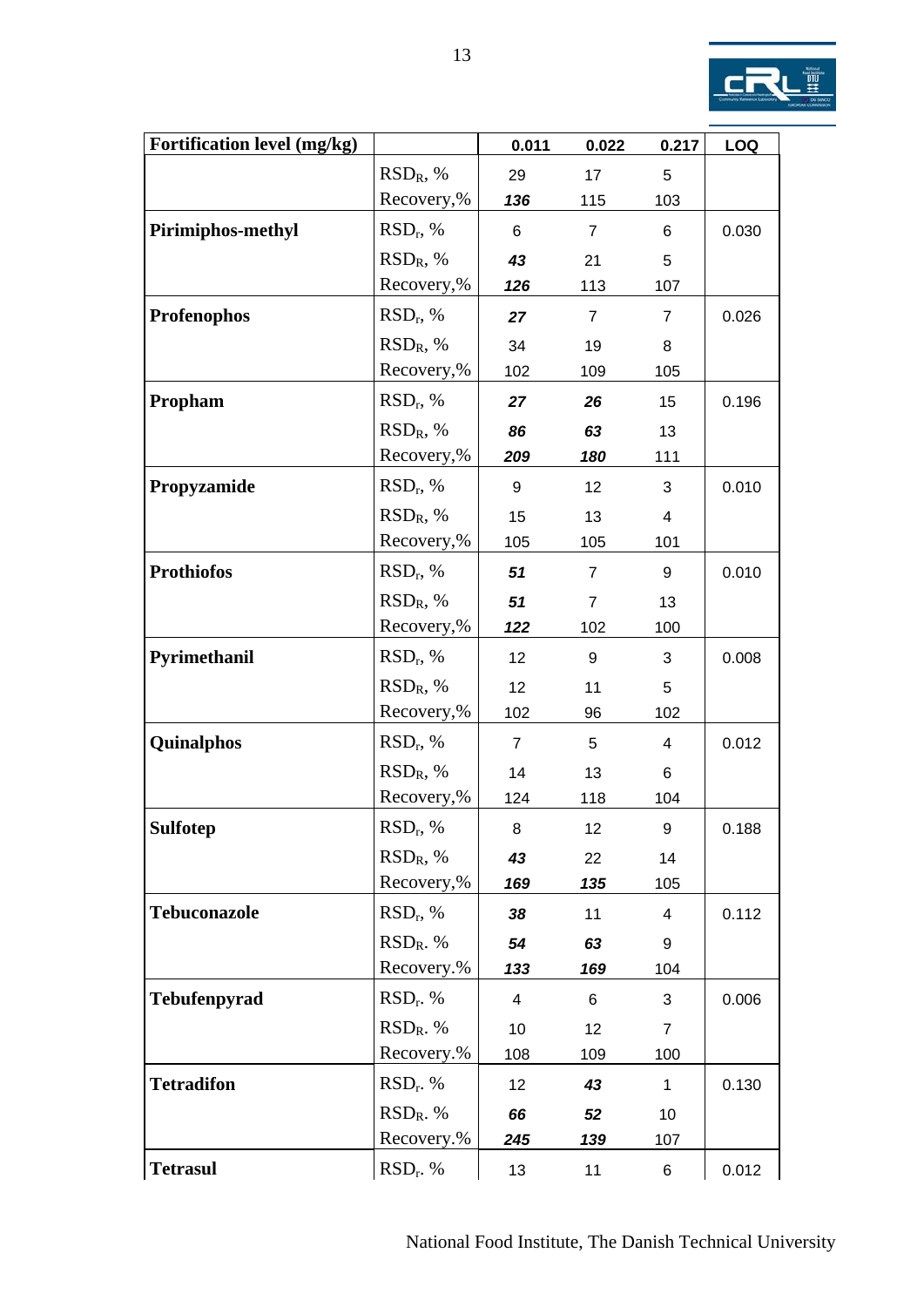

| <b>Fortification level (mg/kg)</b> |             | 0.011 | 0.022 | 0.217 | <b>LOQ</b> |
|------------------------------------|-------------|-------|-------|-------|------------|
|                                    | $RSD_R$ . % | 22    | 13    | 11    |            |
|                                    | Recovery.%  | 84    | 82    | 80    |            |
| <b>Trichloronat</b>                | $RSD_r$ . % | 6     | 8     | 4     | 0.026      |
|                                    | $RSD_R$ . % | 36    | 18    | 10    |            |
|                                    | Recovery.%  | 127   | 111   | 97    |            |
| <b>Trifloxystrobin</b>             | $RSD_r$ . % | 14    | 17    | 4     | 0.012      |
|                                    | $RSD_R$ . % | 17    | 13    | 9     |            |
|                                    | Recovery.%  | 116   | 110   | 108   |            |
| <b>Trifluralin</b>                 | $RSD_r$ . % | 13    | 14    | 12    | 0.008      |
|                                    | $RSD_R$ . % | 16    | 16    | 13    |            |
|                                    | Recovery.%  | 86    | 92    | 95    |            |
| <b>Vinclozolin</b>                 | $RSD_r$ . % | 15    | 10    | 1     | 0.028      |
|                                    | $RSD_R$ . % | 37    | 19    | 4     |            |
|                                    | Recovery.%  | 130   | 117   | 103   |            |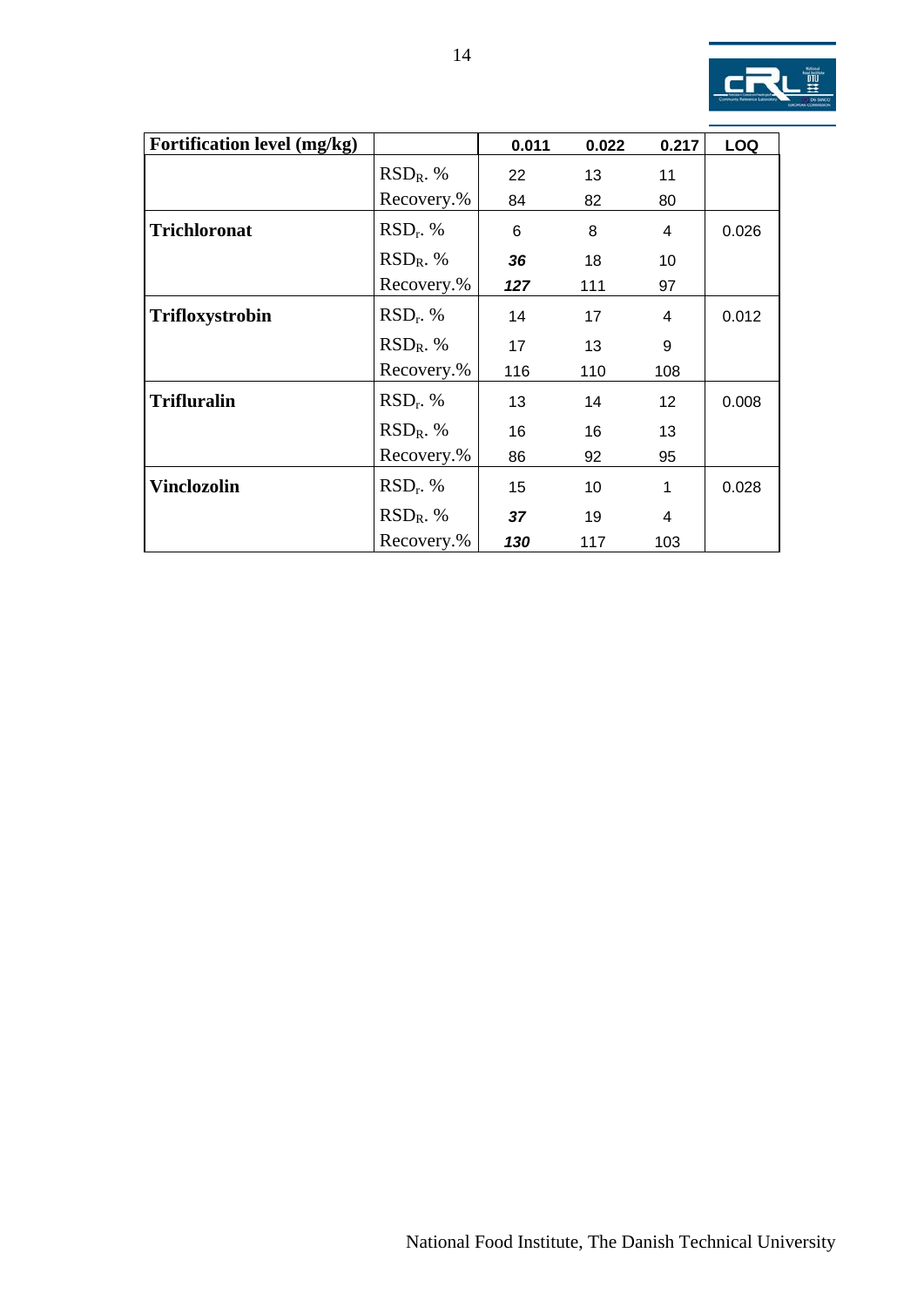

| Compound             |     | lons for quantification by MS |     |     |  |
|----------------------|-----|-------------------------------|-----|-----|--|
| Aclonifen            | 194 | 212                           | 264 |     |  |
| Acrinathrin          | 181 | 208                           | 289 |     |  |
| Amitraz              | 132 | 147                           | 162 | 293 |  |
| Benalaxyl            | 148 | 266                           | 325 |     |  |
| <b>Bifenthrin</b>    | 165 | 166                           | 181 |     |  |
| Binapacryl           | 83  |                               |     |     |  |
| Biphenyl             | 152 | 153                           | 154 |     |  |
| Bitertanol           | 170 | 171                           |     |     |  |
| Bromophos-ethyl      | 303 | 331                           | 359 |     |  |
| Bromopropylate       | 183 | 339                           | 341 |     |  |
| Carbofenthion        | 157 | 199                           | 342 |     |  |
| Carbofuran           | 149 | 164                           |     |     |  |
| Chlorfenvinphos      | 267 | 269                           | 323 |     |  |
| Chlorobenzilate      | 139 | 251                           | 253 |     |  |
| Chloropropylate      | 139 | 251                           | 253 |     |  |
| Chlorothalonil       | 264 | 266                           | 268 |     |  |
| Chlorpyriphos        | 197 | 314                           |     |     |  |
| Chlorpyriphos-methyl | 286 | 288                           |     |     |  |
| Chlorthal-dimethyl   | 303 | 332                           |     |     |  |
| Cyprodinil           | 224 | 225                           |     |     |  |
| <b>Dialifos</b>      | 208 | 210                           | 357 |     |  |
| Diazinon             | 179 | 199                           | 304 |     |  |
| Diclofenthion        | 223 | 251                           | 279 |     |  |
| Dicofol              | 139 | 251                           |     |     |  |
| Diethofencarb        | 196 | 225                           | 267 |     |  |
| Dioxathion           | 197 | 270                           |     |     |  |
| <b>Ditalimfos</b>    | 130 | 243                           | 299 |     |  |
| Ethion               | 231 | 233                           | 384 |     |  |
| Ethoxyquin           | 145 | 147                           | 202 |     |  |
| Etridiazole          | 140 | 183                           | 211 | 246 |  |
| Etrimfos             | 181 | 277                           | 292 |     |  |
| Fenamiphos           | 195 | 260                           | 303 |     |  |
| Fenarimol            | 251 | 330                           |     |     |  |
| Fenchlorphos         | 285 | 286                           | 287 |     |  |
|                      |     |                               |     |     |  |

## **Appendix 2 – List of ions used for MS quantification**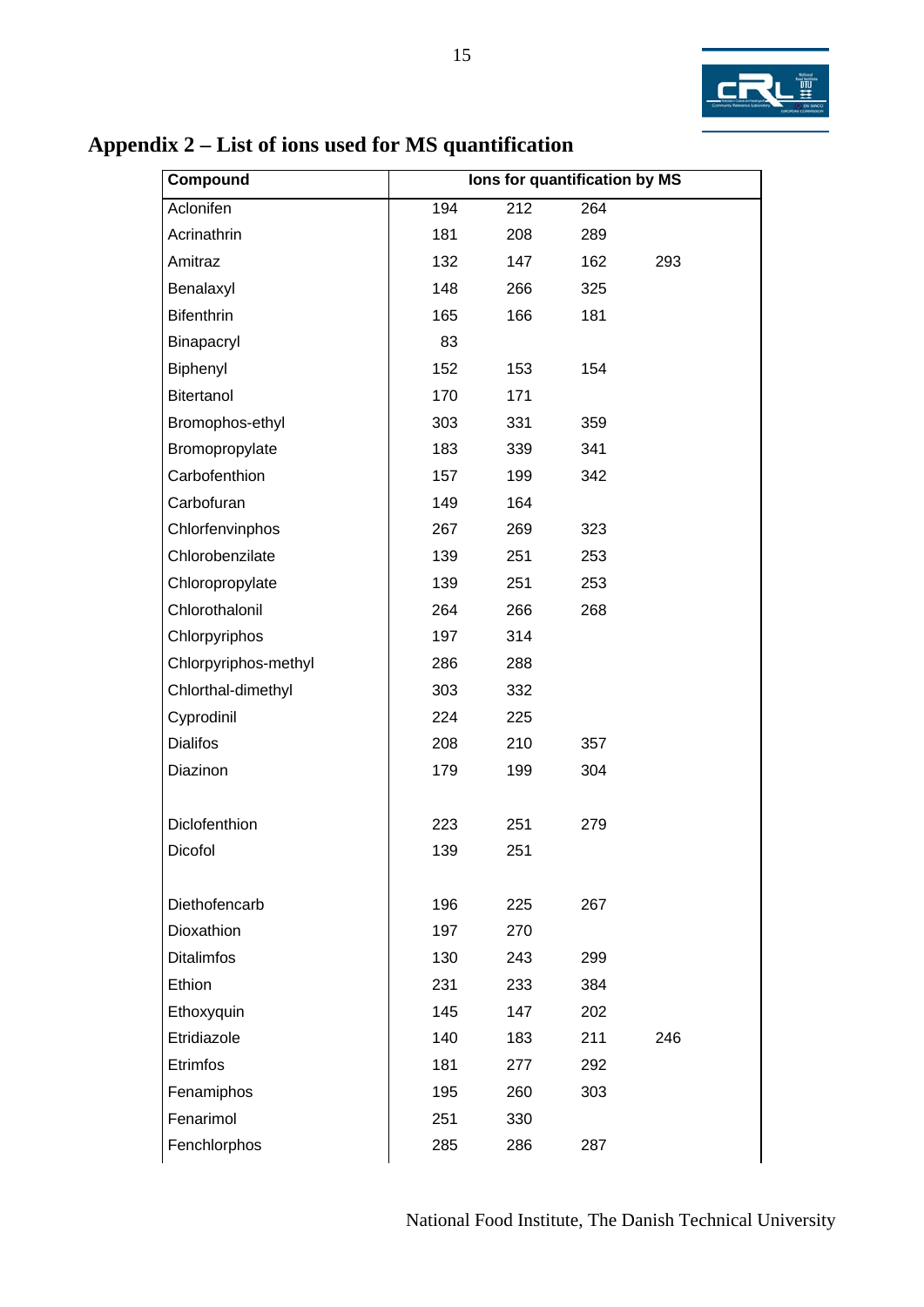

| Compound                    | lons for quantification by MS |     |     |     |  |
|-----------------------------|-------------------------------|-----|-----|-----|--|
| Fenitrothion                | 260                           | 277 |     |     |  |
| Fenoxaprop-p-ethyl          | 288                           | 289 |     |     |  |
| Fenpropathrin               | 181                           | 265 |     |     |  |
| Fenpropimorph               | 128                           |     |     |     |  |
| Fludioxonil                 | 127                           | 154 | 182 | 248 |  |
| Flusilazole                 | 206                           | 233 | 315 |     |  |
| Flutolanil                  | 173                           | 281 | 323 |     |  |
| Fonofos                     | 246                           |     |     |     |  |
| Furathiocarb                | 135                           | 163 | 194 | 325 |  |
| Heptachlor                  | 272                           | 274 | 337 |     |  |
| Hexachlorbenzen             | 249                           | 282 | 284 | 286 |  |
| Hexaconazole                | 175                           | 214 | 231 |     |  |
| lodofenphos                 | 125                           | 377 | 379 |     |  |
| Isofenphos                  | 121                           | 185 | 213 |     |  |
| ISTD-triphenylphosphate Har |                               |     |     |     |  |
| du brugt denne?             | 325                           | 326 |     |     |  |
| Kresoxim-methyl             | 116                           | 131 | 206 |     |  |
| Methidathion                | 85                            | 145 |     |     |  |
| Molinate                    | 98                            | 126 | 154 |     |  |
| Myclobutanil                | 152                           | 179 | 181 |     |  |
| Oxadixyl                    | 132                           | 163 | 233 |     |  |
| Parathion-ethyl             | 109                           | 139 | 291 |     |  |
| Parathion-methyl            | 125                           | 246 | 263 |     |  |
| Penconazole                 | 248                           | 250 |     |     |  |
| Pendimethalin               | 162                           | 191 | 252 |     |  |
| Phenthoat                   | 246                           | 274 |     |     |  |
| Phenylphenol-2              | 141                           | 169 | 170 |     |  |
| Phorat                      | 75                            | 231 | 260 |     |  |
| Phosalone                   | 182                           | 184 | 367 |     |  |
| Phosmet                     | 160                           | 161 |     |     |  |
| Pirimiphos-ethyl            | 168                           | 318 | 333 |     |  |
| Pirimiphos-methyl           | 276                           | 290 | 305 |     |  |
| Profenophos                 | 337                           | 339 |     |     |  |
| Propargite                  | 173                           | 201 | 350 |     |  |
| Propham                     | 93                            | 137 | 179 |     |  |
| Propyzamide                 | 173                           | 175 | 255 |     |  |
| Prothiofos                  | 239                           | 267 | 309 |     |  |
| Pyridaben                   | 147                           | 309 | 311 | 364 |  |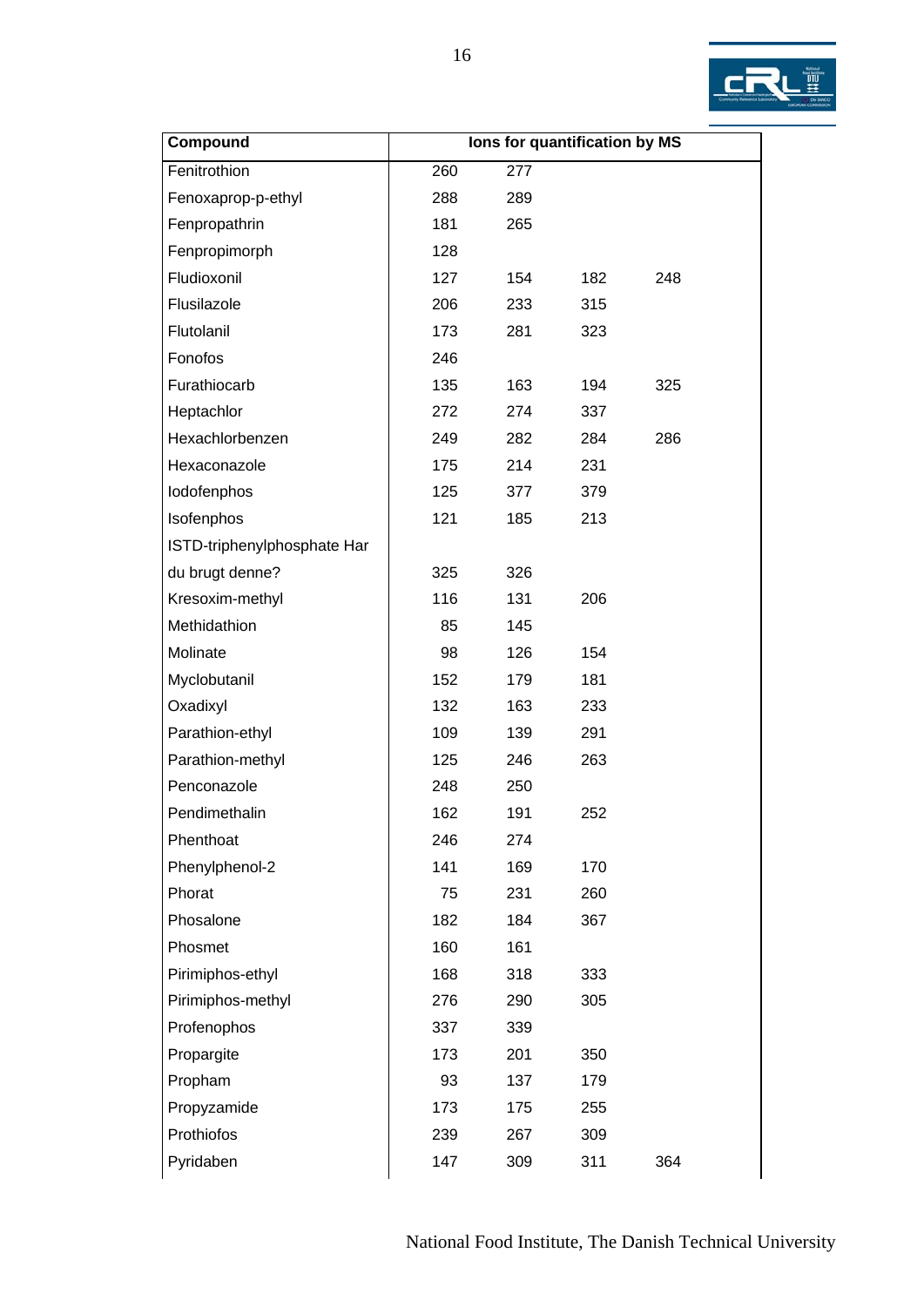

| Compound        |     | lons for quantification by MS |     |     |     |  |
|-----------------|-----|-------------------------------|-----|-----|-----|--|
| Pyrimethanil    | 198 | 199                           |     |     |     |  |
| Quinalphos      | 146 | 156                           | 157 | 298 |     |  |
| Spiroxamine     | 100 | 126                           | 144 | 198 | 282 |  |
|                 |     |                               |     |     |     |  |
| Sulfotep        | 266 | 294                           | 322 |     |     |  |
| Tebuconazole    | 125 | 250                           | 252 |     |     |  |
| Tebufenpyrad    | 171 | 276                           | 318 | 333 |     |  |
| Tetradifon      | 159 | 229                           | 356 |     |     |  |
| Tetrasul        | 252 | 254                           | 324 |     |     |  |
| Tolylfluanid    | 137 | 181                           | 238 |     |     |  |
| Trichloronat    | 269 | 297                           | 299 |     |     |  |
| Trifloxystrobin | 116 | 131                           | 190 |     |     |  |
| Trifluralin     | 264 | 306                           | 335 |     |     |  |
| Vinclozolin     | 198 | 212                           | 214 | 285 |     |  |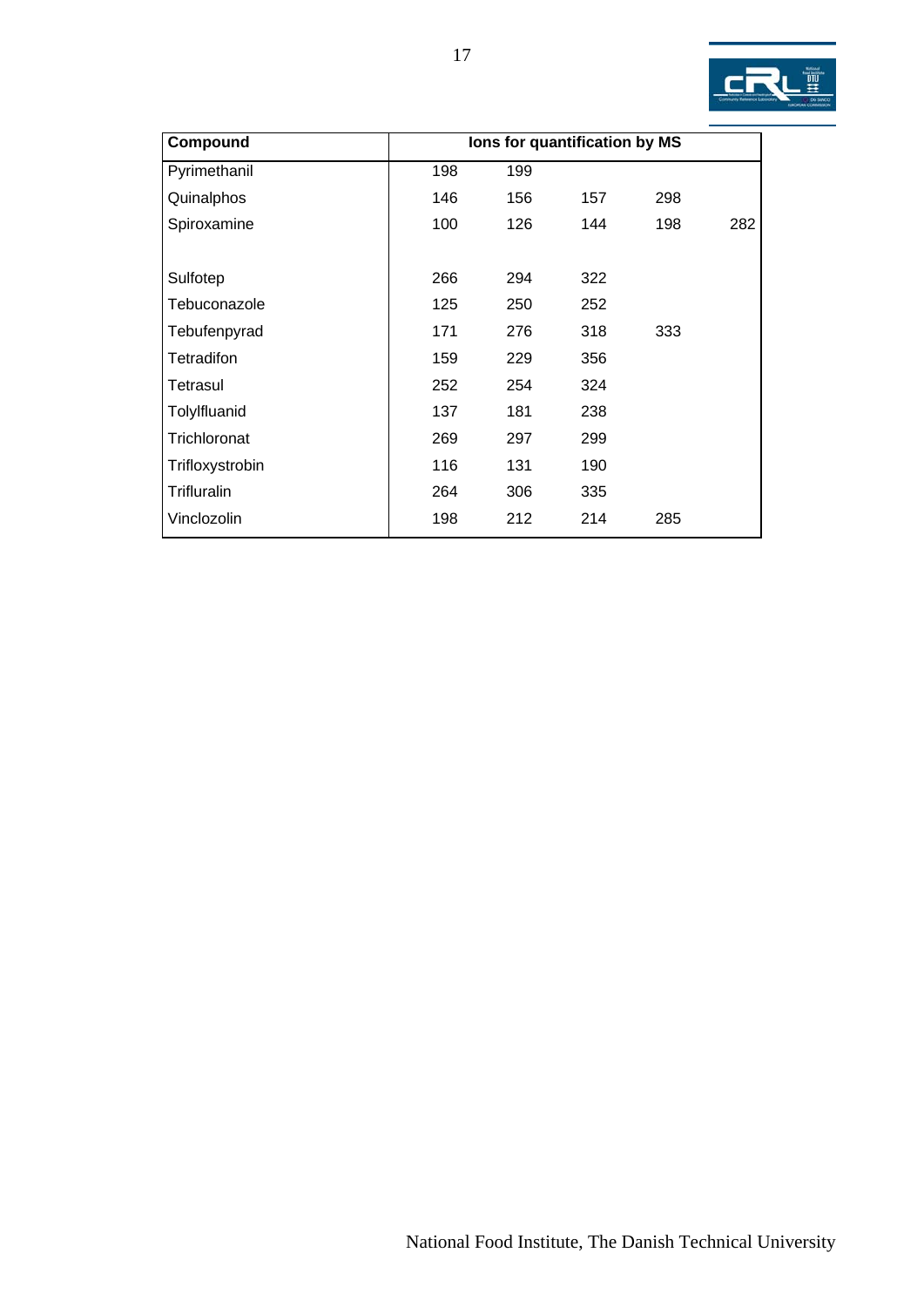